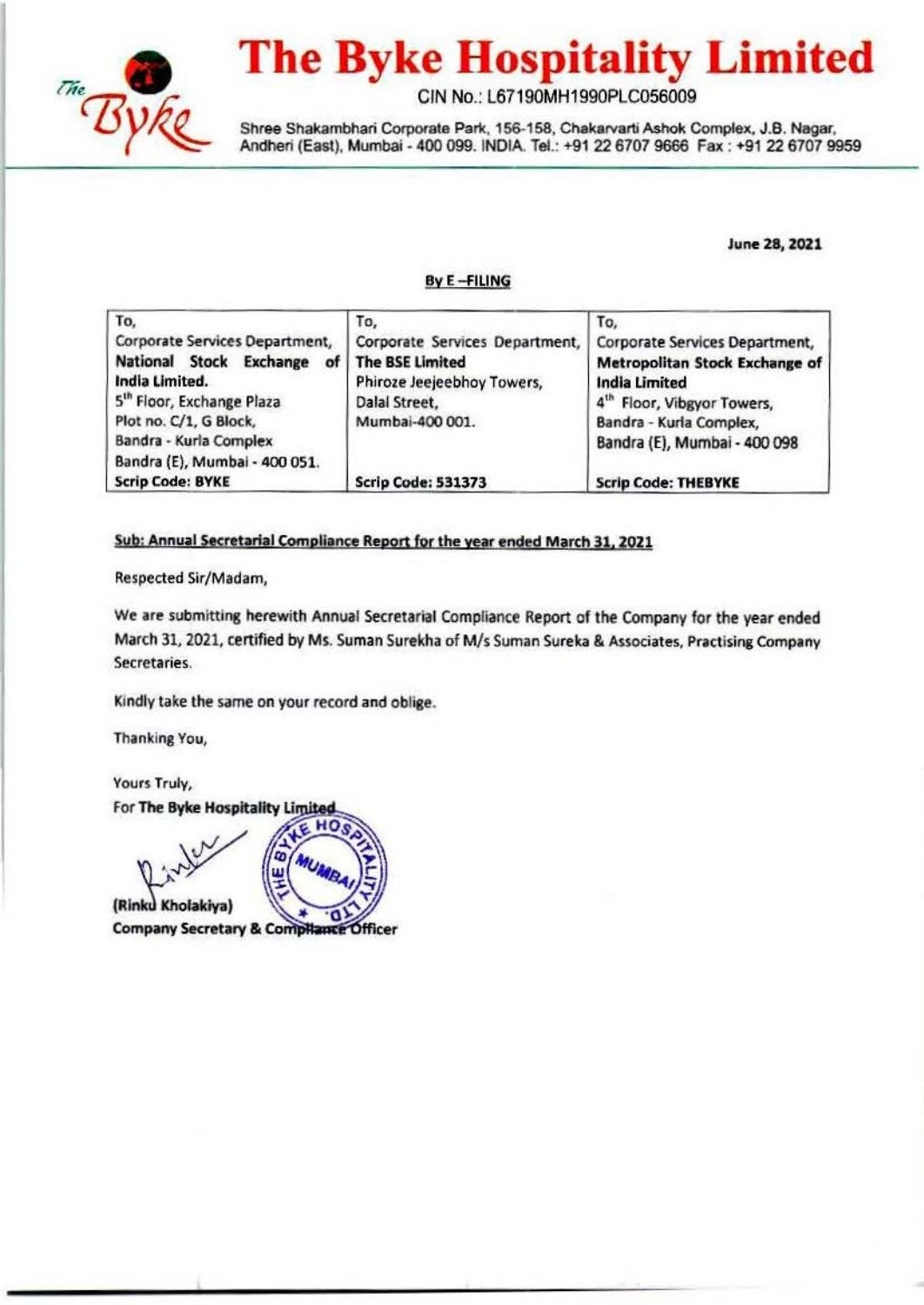## **Suman Sureka& Associates** Company Secretaries

## **SECRETARIAL COMPLIANCE REPORT OF THE BYKE HOSPITALITY LIMITED (For the year ended 31.03.2021)**

I, Suman Murarilal Sureka have examined:

(a) All the documents and records made available to us and explanation provided by **The Byke Hospitality Limited**(the listed entity),

(b) The filings/ submissions made by the listed entity to the stock exchanges,

(c) Website of the listed entity,

(d) Any other document/ filing, as may be relevant, which has been relied upon to make this certification,

For the year ended **31.03.2021** in respect of compliance with the provisions of:

(a) The Securities and Exchange Board of India Act, 1992 ("SEBI Act") and the Regulations, circulars, guidelines issued thereunder; and

(b) The Securities Contracts (Regulation) Act, 1956 ("SCRA"), rules made thereunder and the Regulations, circulars, guidelines issued thereunder by the Securities and Exchange Board of India ("SEBI");

The specific Regulations, whose provisions and the circulars/ guidelines issued thereunder, have been examined, include:-

(a) Securities and Exchange Board of India (Listing Obligations and Disclosure Requirements) Regulations, 2015;

(b) Securities and Exchange Board of India (Issue of Capital and Disclosure Requirements) Regulations, 2018;

(c) Securities and Exchange Board of India (Substantial Acquisition of Shares and Takeovers) Regulations, 2011;

(d) Securities and Exchange Board of India (Buyback of Securities) Regulations, 2018: *Not applicable for the reporting period 2020-21.*

<sup>302-</sup> A Wing, Mukti Tower, Eastern Express Highway, Mulund East, Mumbai - 400081. Contact No - 9892214447/ 9967494405 E-mail : sumanmsureka@yahoo.com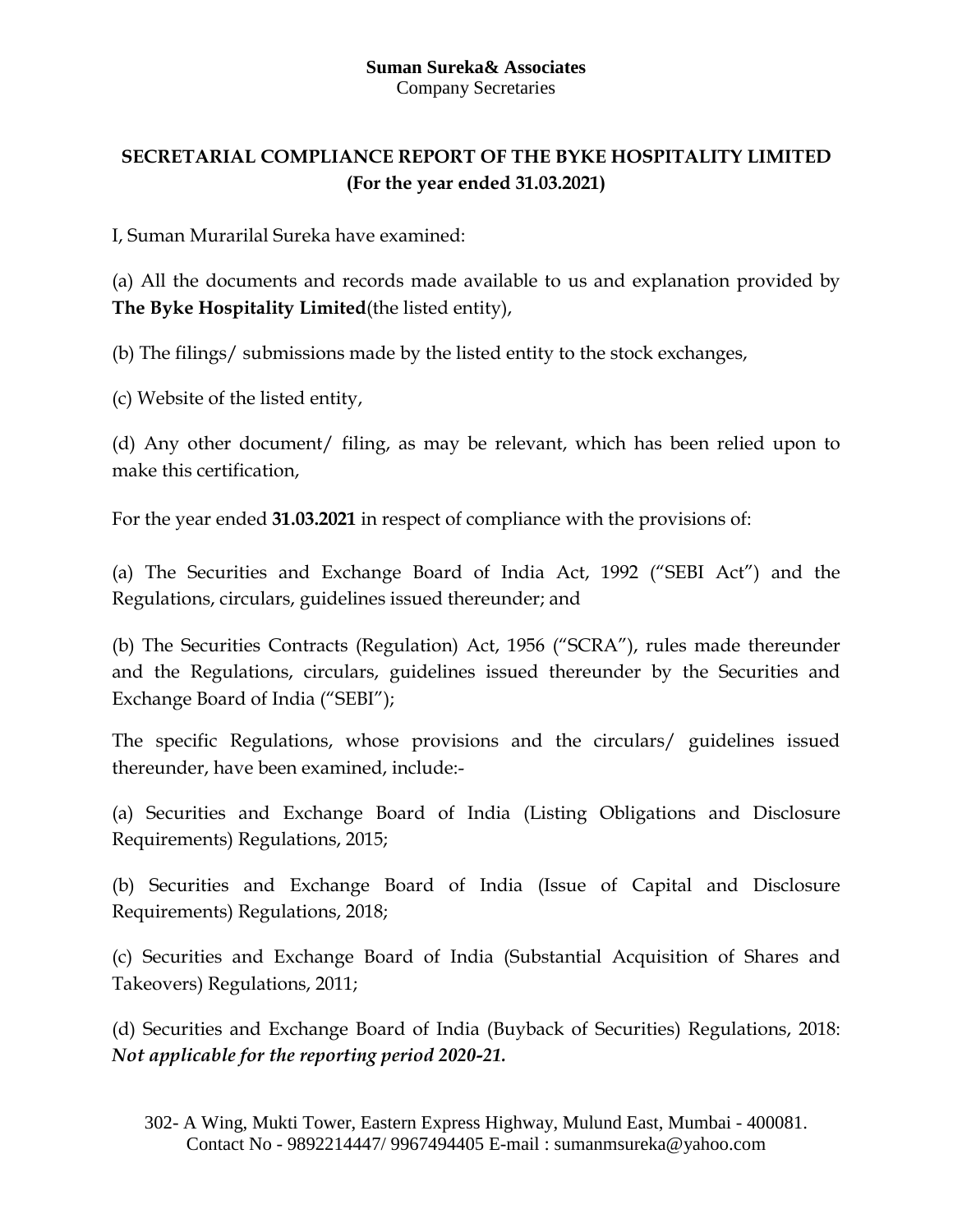## **Suman Sureka& Associates** Company Secretaries

(e) Securities and Exchange Board of India (Share Based Employee Benefits) Regulations, 2014: *Not applicable for the reporting period 2020-21.*

(f) Securities and Exchange Board of India (Issue and Listing of Debt Securities) Regulations, 2008: *Not applicable for the reporting period 2020-21.*

(g) Securities and Exchange Board of India(Issue and Listing of Non-Convertible and Redeemable Preference Shares) Regulations, 2013: *Not applicable for the reporting period 2020-21.*

(h) Securities and Exchange Board of India (Prohibition of Insider Trading) Regulations, 2015.

i) Securities and Exchange Board of India (Depositories and Participant) Regulations, 2018;

And based on the above examination, I hereby report that, during the Review Period:

(a) The listed entity has complied with all the provisions of the above Regulations and circulars/ guidelines issued thereunder, except in respect of matters specified below:-

| Compliance            | <b>Deviations</b> | Observations/            |  |  |  |  |
|-----------------------|-------------------|--------------------------|--|--|--|--|
| Requirement           |                   | Remarks of<br>the        |  |  |  |  |
| (Regulations/         |                   | Practicing               |  |  |  |  |
| circulars             |                   | <b>Company Secretary</b> |  |  |  |  |
| guidelines            |                   |                          |  |  |  |  |
| including<br>specific |                   |                          |  |  |  |  |
| clause)               |                   |                          |  |  |  |  |
| Nil                   |                   |                          |  |  |  |  |
|                       |                   |                          |  |  |  |  |

(b) The listed entity has maintained proper records under the provisions of the above Regulations and circulars/ guidelines issued thereunder insofar as it appears from my examination of those records. However the correctness of the records lies with the management.

(c) The following are the details of actions taken against the listed entity/ its promoters/ directors/ material subsidiaries either by SEBI or by Stock Exchanges